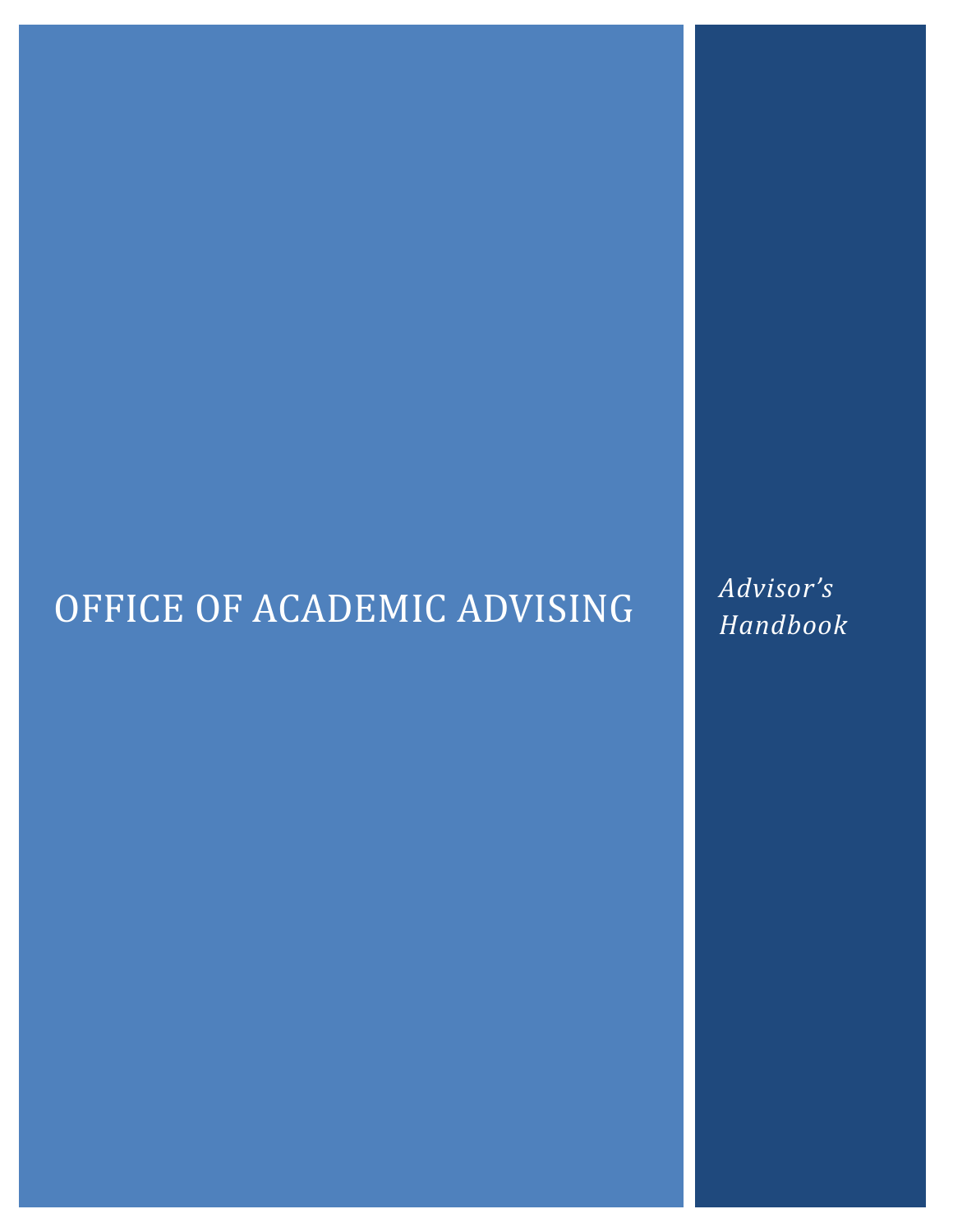#### **Table of Contents**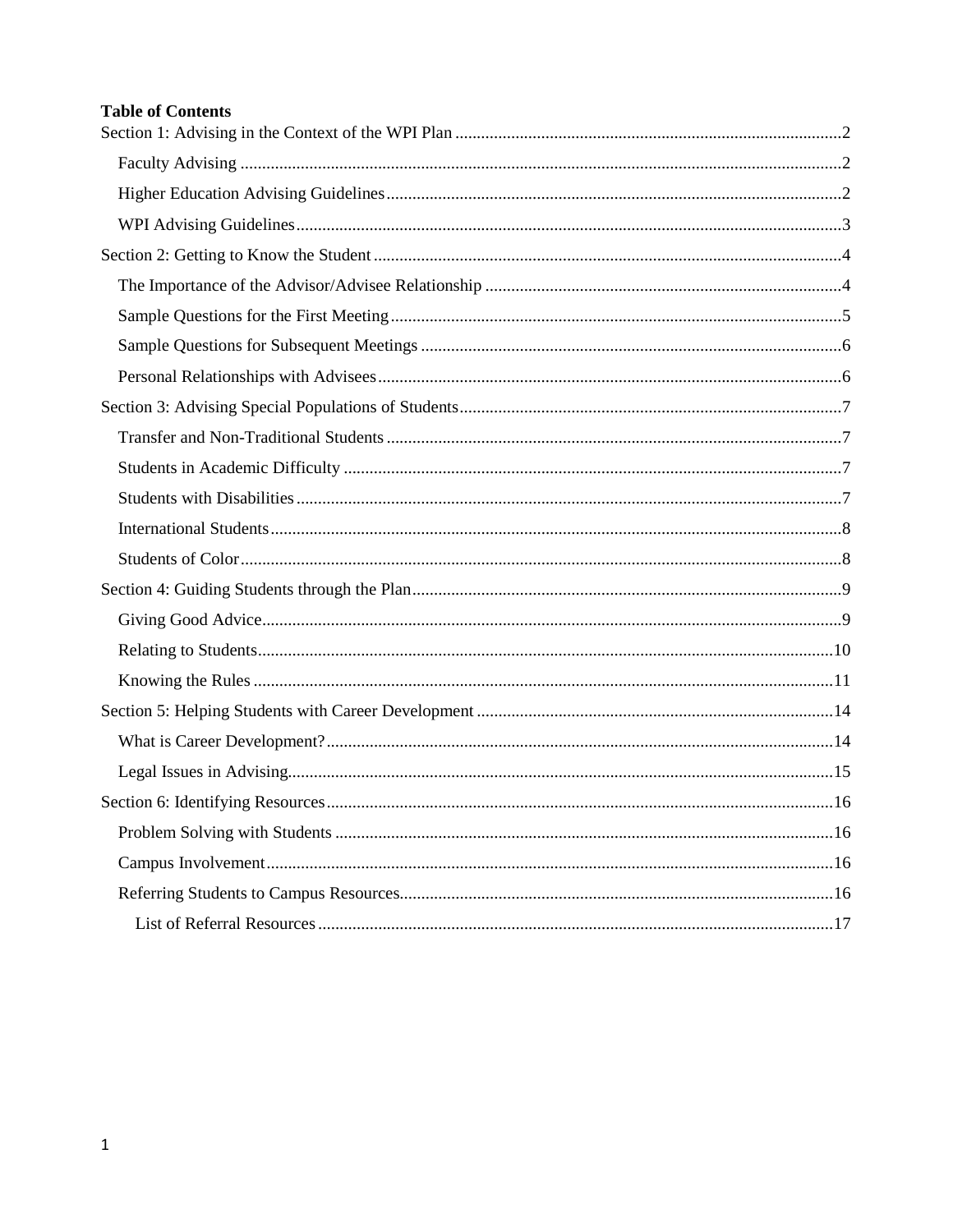# <span id="page-2-0"></span>**Section 1: Advising in the Context of the WPI Plan**

*"...The goals of the undergraduate program are to lead students to develop an excellent grasp of fundamental concepts in their principal areas of study; to lay a foundation for life-long renewal of knowledge; to gain a mature understanding of themselves; and, most importantly, to form a deep appreciation of the interrelationships among basic knowledge, technological advance, and human need. These principles are today manifest in the WPI Plan, a unique, project-oriented program which emphasizes intensive learning experiences and direct application of knowledge..."*

#### *-The Goal of Worcester Polytechnic Institute*

The Two Towers Tradition and the WPI Plan make a WPI education unique. This educational philosophy has been effective in educating professionals since the Institute's founding in 1865. To perpetuate these ideals in the form of well-trained professionals, academic advising needs to be carried out with the same philosophy. The purpose of the Academic Advisor's Handbook is to provide a comprehensive guide to advising WPI undergraduate students. Thus, academic advising should reinforce WPI's approach to education -- both philosophy and practice are important. This handbook is designed to help you, the academic advisor, provide effective advice to students, and should serve as a common reference for advising philosophy and practice on the WPI campus.

### <span id="page-2-1"></span>**Faculty Advising**

Research published by the [National Academic Advising Association](http://www.nacada.ksu.edu/) (NACADA) has demonstrated that one of the most powerful influences on student persistence in college is individual attention from faculty members. Students frequently judge the worth of their academic experience from their interactions with faculty members. Furthermore, college presidents often consider academic advising a leading factor in student retention, and improving academic advising has been one of the most frequently cited strategies to increase student retention in the past decade. Academic advising can positively influence the educational and personal development of students.

# <span id="page-2-2"></span>**Higher Education Advising Guidelines**

Increasing interest in improving the quality of academic advising at global educational institutions has motivated extensive research. The National Academic Advising Association (NACADA) has published the following standards and guidelines for academic advising that represents over six years of effort by several hundred professionals in higher education:

- The primary purpose of an academic advising program is to assist students in the development of meaningful educational plans that are compatible with their life goals. Academic advising should be viewed as a continuous process of clarification and evaluation.
- The ultimate responsibility for making informed decisions about life goals and educational plans rests with the individual student. The academic advisor assists by helping to identify and assess alternatives and consequences of decisions.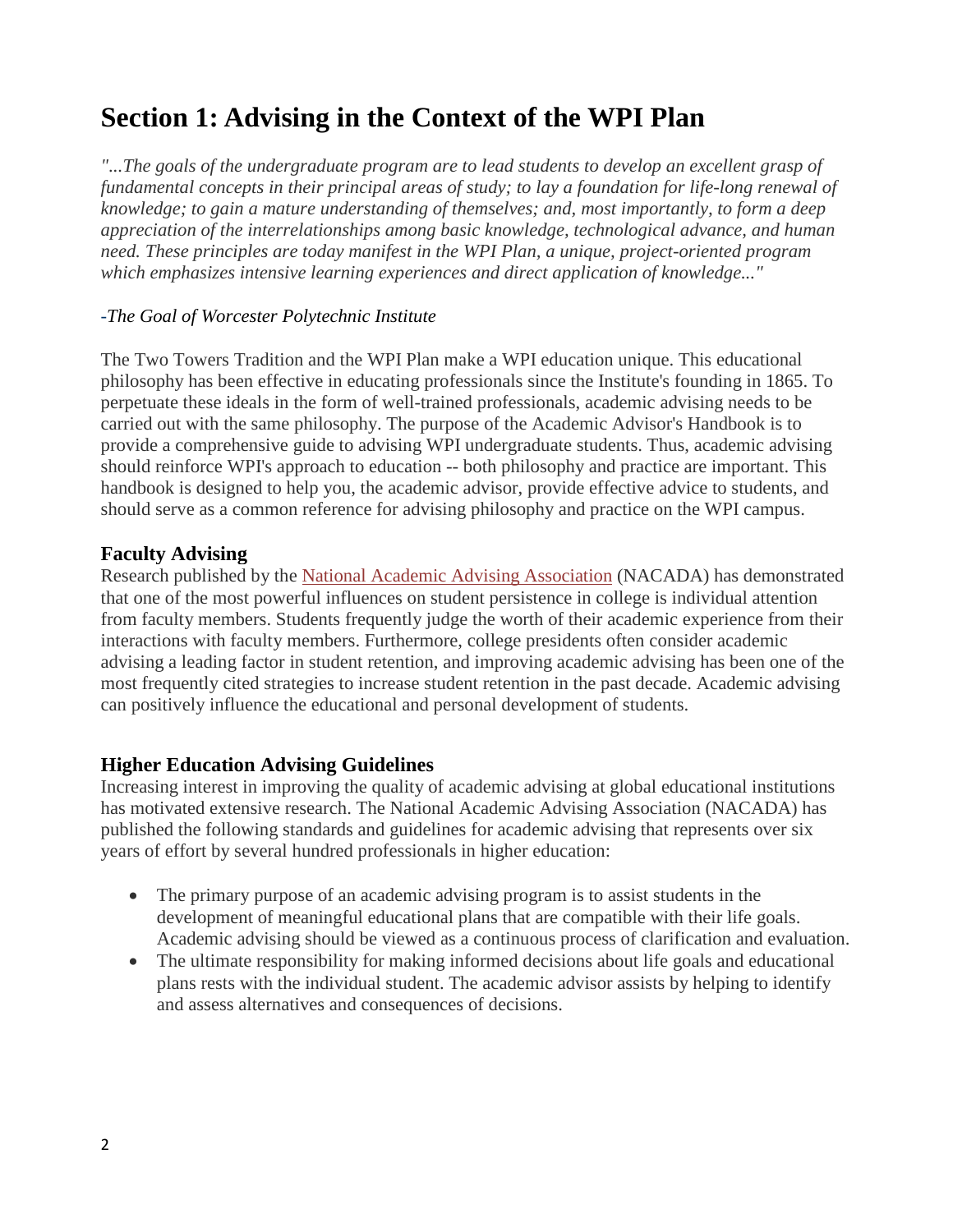Institutional goals for academic advising should include:

- 1. Clarification of life and career goals
- 2. Development of suitable educational plans
- 3. Selection of appropriate courses and other educational experiences
- 4. Interpretation of institutional requirements
- 5. Increasing student awareness of educational resources available
- 6. Evaluation of student progress toward established goals
- 7. Development of decision-making skills
- 8. Reinforcement of student direction
- 9. Collection and distribution of student data regarding student needs, preferences, and performance for use in institutional policy-making

At WPI, the Plan results in educational experiences that are unique for each student, so advising needs to be specifically tailored for the individual. This creates a new level of complexity and responsibility for the advisor. To assist in the advising process, WPI's faculty endorsed the following statement on the goals of academic advising and the responsibilities of academic advisors:

# <span id="page-3-0"></span>**WPI Advising Guidelines**

The primary purposes of WPI's academic advising program are to:

- Assist students in the development of meaningful educational plans, which are compatible with their life goals.
- Help students accept responsibility for their own education.
- Aid students' professional development by providing guidance in curricular and professional choices.

An academic advisor's responsibilities include:

- Helping the student design a program of study, interpret the course catalog and degree requirements, and choose among academic alternatives.
- Monitoring academic progress and recommending appropriate resources to answer questions or solve problems related to academic, career, and personal matters.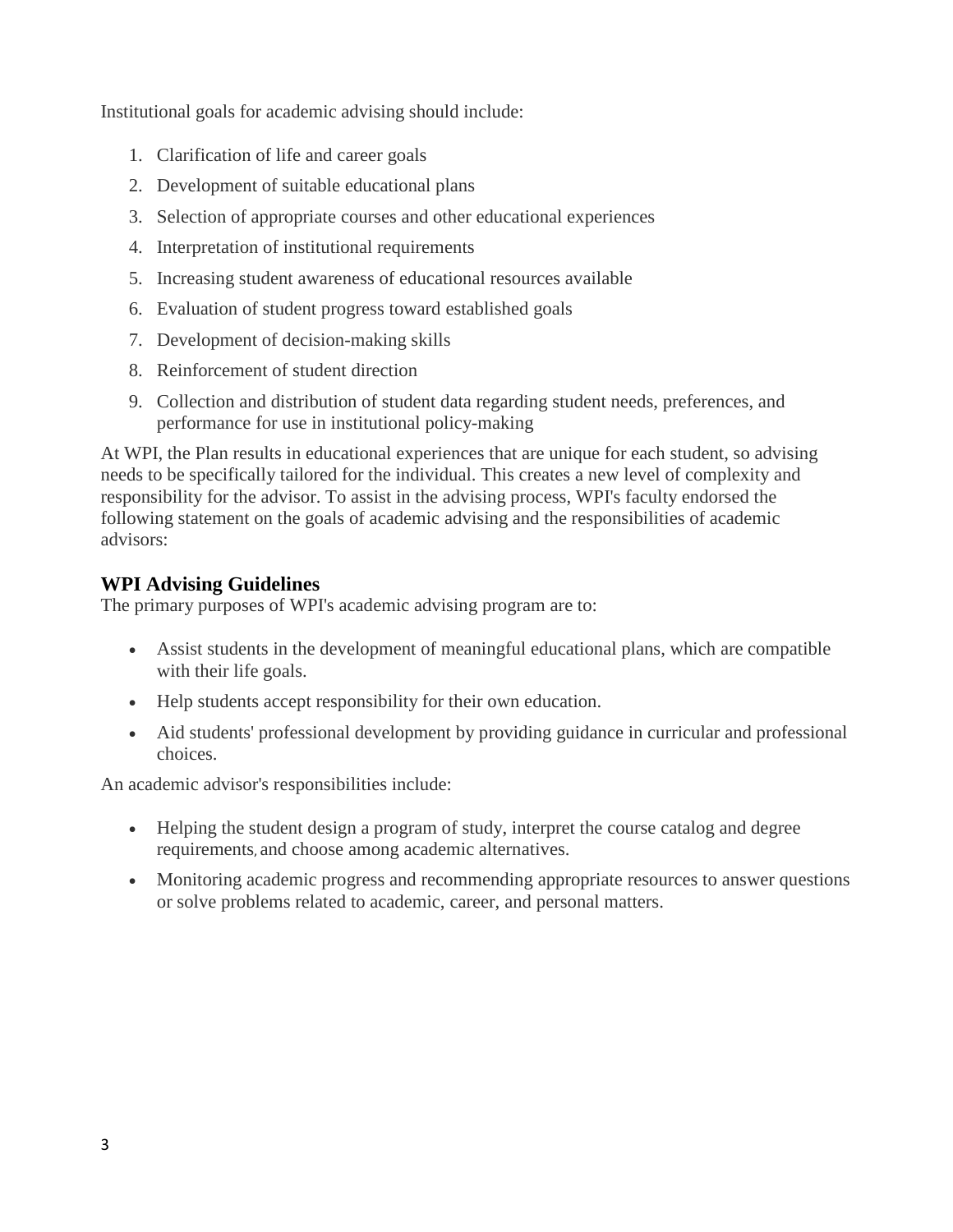# <span id="page-4-0"></span>**Section 2: Getting to Know the Student**

# <span id="page-4-1"></span>**The Importance of the Advisor/Advisee Relationship**

An important factor in the advising process for WPI students is having an academic advisor who shows concern for them as individuals. Students are more likely to value the information and follow the advice given to them when they recognize the faculty advisor's genuine interest and concern.

Most faculty advisors can quickly become qualified to help students select courses; however, the challenge lays in building the personal relationship that is important for effective advising. To be truly effective, you should be able to go beyond routine course scheduling to help students achieve their academic and career goals. This section is intended to help you understand the importance of your interactions with advisees and to suggest ways to improve relationship building and communication with students.

The questions you ask a student can be those that you use to seek information (closed-ended) and those that you use to build a relationship (open-ended). Try to use open-ended questions to encourage students to talk rather than closed questions that can be answered in a few words. Closed questions can shut down communication. Some examples:

| Open                                                                      | Closed                                             |
|---------------------------------------------------------------------------|----------------------------------------------------|
| "What are some of your favorite concepts you are covering<br>in Biology?" | "Do you attend Biology class?"                     |
| "Name some things that come to mind when you think"<br>about Math"        | "Do you like your Math class?"                     |
| "Why do you feel you struggled on the test?"                              | "How long did it take you to finish"<br>the test?" |

One very important aspect of successful academic advising is providing the student with personalized attention. Some simple methods for accomplishing this:

- Refer to the student by first name
- Maintain an attitude of acceptance and respect

Another important (yet commonly overlooked) method to communicate interest in the student is non-verbal communication, or body language:

- Position yourself at an appropriate distance
- Face the student squarely
- Maintain comfortable eye contact

The most important element in effective advising is good listening skills. Advisors should use active listening to understand what the student is really saying:

• Pay careful attention when the student is speaking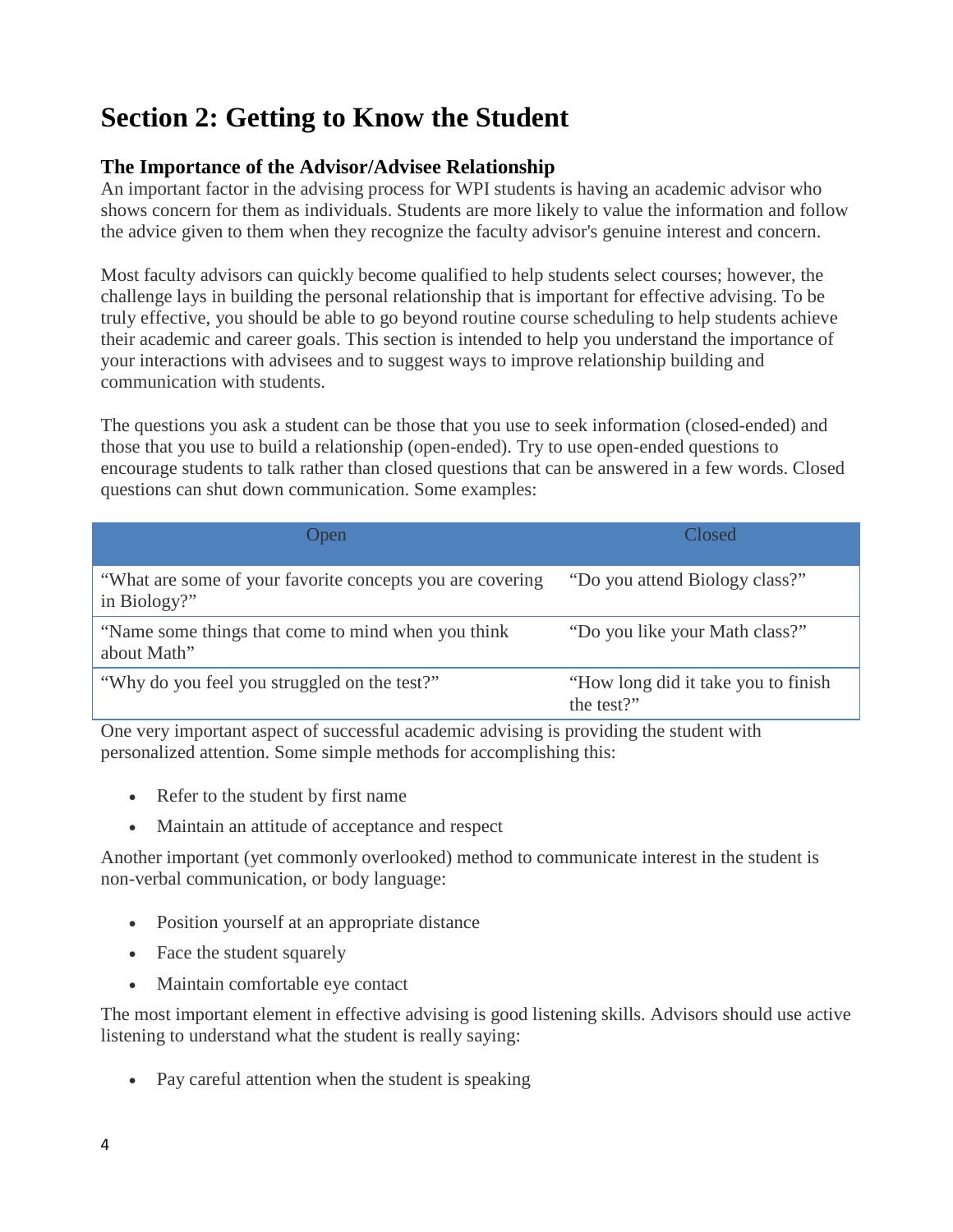- Pay attention to the student's non-verbal communication (tone of voice, posture, expression, eye contact, etc.)
- Wait for speaker to finish before responding
- Clear your mind of distractions
- Focus on the central idea -- do not get lost in details

It is also a good technique while listening to clarify what you believe the student is saying:

- Note the content of student's message and feelings: repeat back, making sure you have heard correctly
- Communicate understanding of feelings, thoughts, and behaviors from the student's frame of reference [Example: "What emotions do you feel regarding the professor's comments in class?"]

It is also important to try to avoid shutting down the speaker by:

- Arguing
- Interrupting
- Judging, criticizing, or diagnosing
- Ordering or moralizing
- Misinterpreting

Another way to excel as an advisor is to practice effective speaking skills when meeting with students. Attempt to word all of your comments toward the understanding of the student's needs. Some examples:

- "Could it be that..."
- "I wonder if..."
- "I'm hearing that...."
- "It seems you're feeling a little..."
- "You appear concerned"
- "If I understand you correctly..."

# <span id="page-5-0"></span>**Sample Questions for the First Meeting**

The first meeting with a student should focus on getting to know the student and discussing your role as an advisor. Some students will talk freely and readily provide the information when asked to tell a little about themselves. If the student appears shy or says very little, you can use some of the following questions to obtain information and build rapport with the student:

• What high school did you graduate from? Can you tell me how well you think your high school prepared you for the challenges of WPI?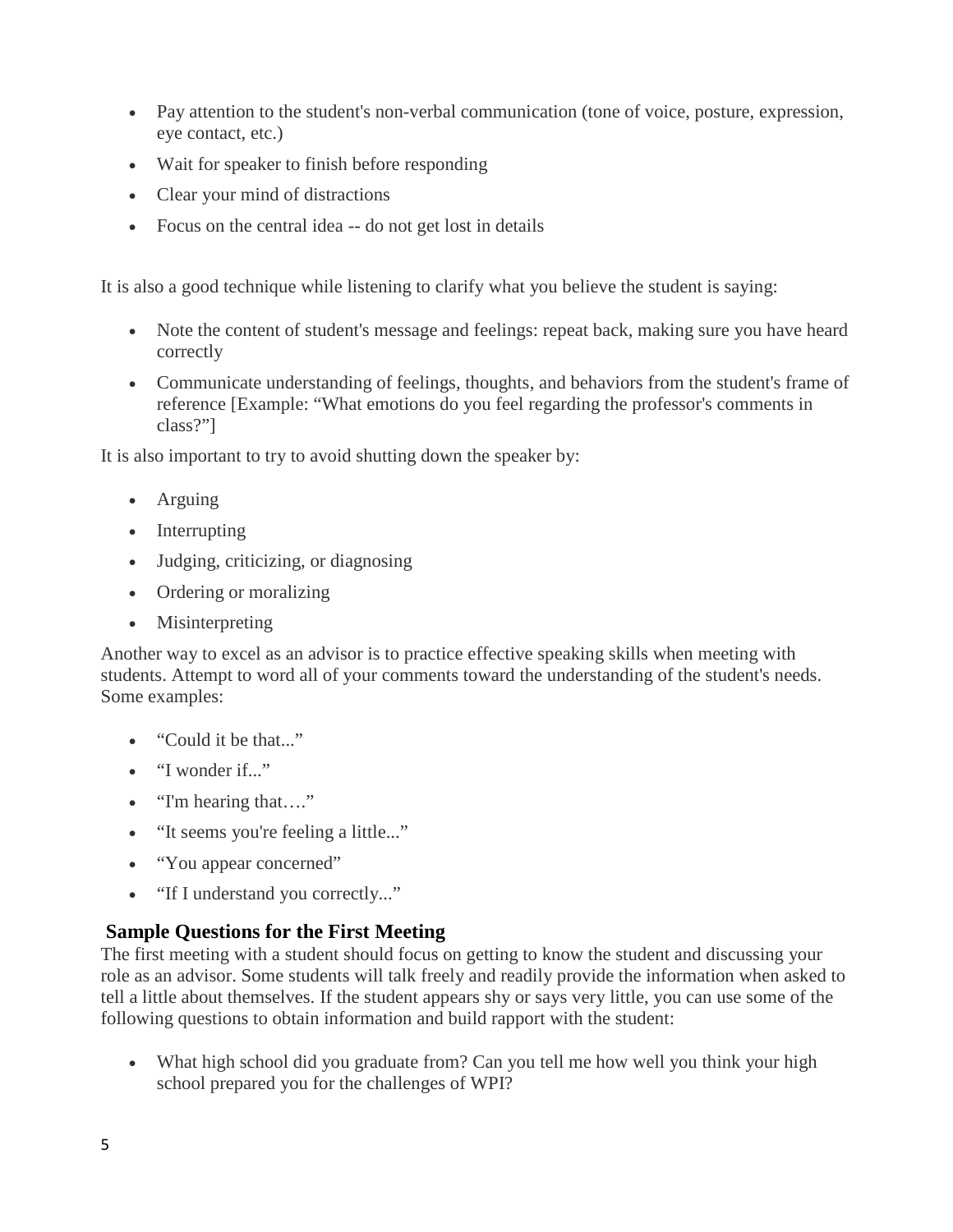- Where are you in the math course sequence? Have you thought about your Social Science and Physical Education courses? What topics interest you in the Humanities and Arts?
- Have you taken any courses within your major yet? How are they going?
- Is there a specific aspect of your major that particularly interests you?
- What led you to choose this major?
- Are you involved in any kind of extra-curricular activities, such as campus organizations or part-time jobs?
- Have you received any scholarships? If so, what is required for you to keep those scholarships?
- What are your goals after graduation from WPI (employment, graduate school, etc.)?
- What do you expect from me as your advisor?

You can use these questions as a guideline for initial sessions with students. You can also make notes on the student's advisee record in Banner Self-Service to remind you of your discussion. It is also a good idea to ask students for a resume to keep on file, once they have created one, to stay informed about their career goals and progress.

# <span id="page-6-0"></span>**Sample Questions for Subsequent Meetings**

Future meetings with advisees should attempt to make life at WPI as productive as possible. You should be ready to work with the student to help solve any problems that he or she encounters. These meetings are also a time to clarify that the academic choices that the students make correspond with their career goals.

- How are you enjoying life at WPI? Do you know where to get help if you encounter any problems? [Advisor may refer student to campus resources -- see [Section 6\]](#page-16-0)
- How are your classes going? Do you know where to get help for these classes (M\*A\*S\*H) sessions, tutoring, etc.)?
- Have you created a four-year academic plan? Do you know what graduation requirements you have let to complete?
- Are you involved in any activities or professional organizations? Do you know where you can find out more about campus activities? [If the student is not involved in the department's professional organization, this is a good time to encourage involvement]
- When do you plan to graduate? Do you want to participate in a co-op or internship before you graduate?
- Let's review a copy of your most recent resume. Have you contacted the Career Development Center?

# <span id="page-6-1"></span>**Personal Relationships with Advisees**

Advisors sometimes wonder how much information to seek from students. As students vary in amount of information they are comfortable sharing with a faculty advisor, an effective guideline is to limit your questioning and discussion to academic and career issues; however, you should be prepared to deal with any personal questions that may arise and deal with them accordingly [\(Section](#page-17-1)  [6](#page-17-1) has information on referring students to campus resources).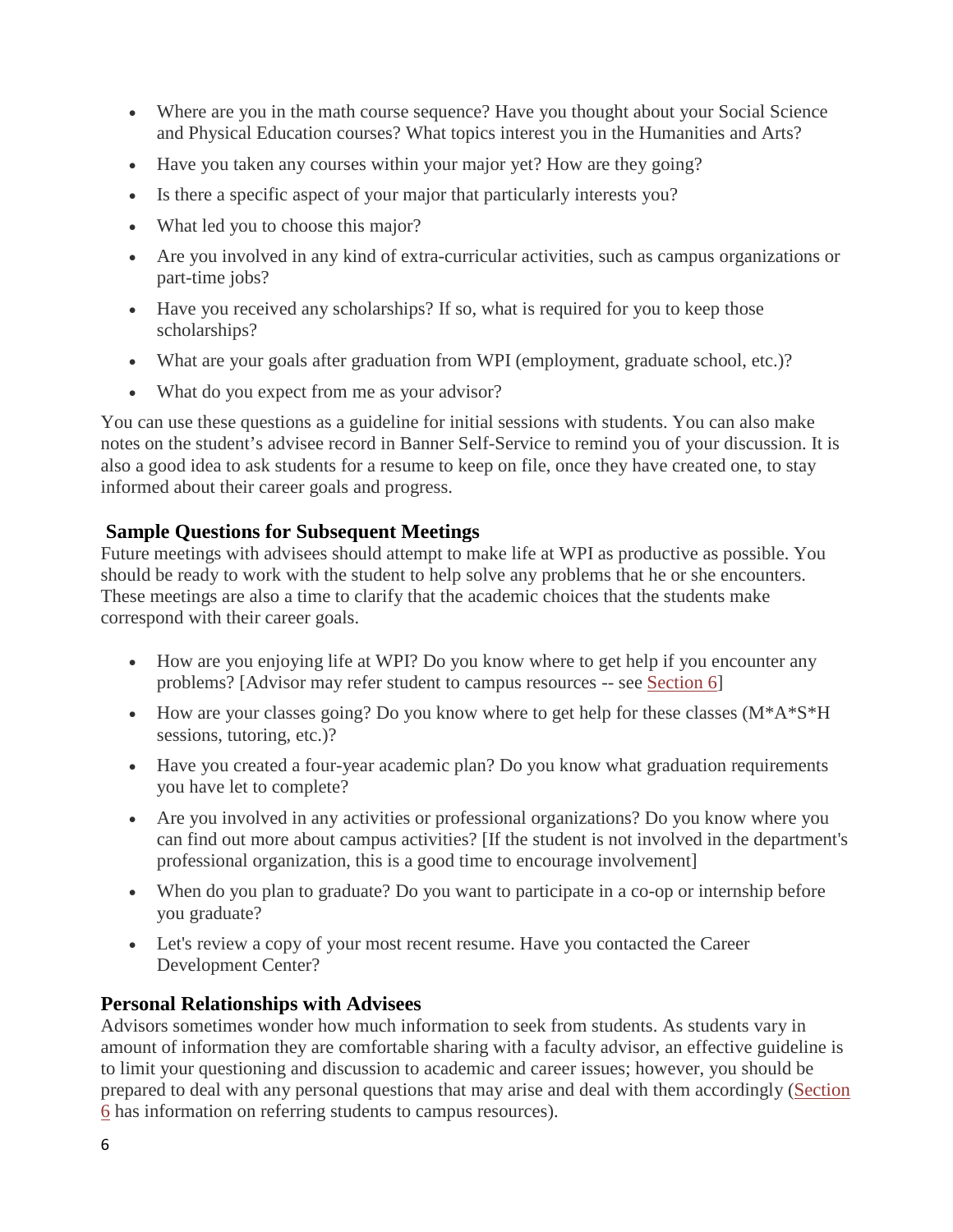# <span id="page-7-0"></span>**Section 3: Advising Special Populations of Students**

# <span id="page-7-1"></span>**Transfer and Non-Traditional Students**

Advising transfer and non-traditional students can be a rewarding experience, as they may bring a different perspective on education and the academic/career/life balance. Advisors may also encounter some challenges, such as handling situations where transfer students may be either ahead or behind in course sequences compared to the WPI students in their class. They also need to plan their projects, while they adjust to the seven-week term schedule and transition into WPI. Moreover, some transfer students are considered non-traditional students because they are over the age of 25. This student population often brings with them a different level of exposure and maturity to WPI, along with additional concerns, such as housing, child care, and career planning. It is essential that advisors help transfer and non-traditional student adjust to the rigors of WPI and help them feel involved in our community.

Initial transfer credit evaluations are handled by the Admissions Office.

# <span id="page-7-2"></span>**Students in Academic Difficulty**

Students with Warning or Probationary status are often those most in need of careful advising; however, they are also the students least likely to seek out their advisors, or to follow through on the advice provided to them. Challenges aside, many advisors find that helping these students succeed can be the most rewarding advising experience.

Many students facing academic difficulty lack specific skills such as time management, proper study habits, or self-discipline. They are usually reluctant to seek help, and do not know what resources are available to assist them. However, if they are willing to make a commitment to change old habits and learn new skills, they can learn the strategies that are needed to be successful academically at WPI.

You can play a critical role by offering your assistance to these students. Additionally, the Office of Academic Advising specifically outreaches to academically at-risk students to provide an additional level of support. You should feel comfortable referring students to the Office of Academic Advising for questions regarding their status, or the resources available to assist them.

If you are concerned about the overall well-being of a student, you can refer him or her to the WPI [Care Team.](http://www.wpi.edu/offices/dean-of-students/concern.html) The [Student Development and Counseling Center](#page-17-1) (SDCC), "West Street House," is also a good resource for students in distress.

#### <span id="page-7-3"></span>**Students with Disabilities**

Worcester Polytechnic Institute is committed to assisting its students with documented disabilities in the realization of their full academic potential. WPI has established an [Office of Disability](http://www.wpi.edu/+disabilities)  [Services](http://www.wpi.edu/+disabilities) (ODS), to coordinate services and provide advocacy and support to students with documented physical, medical, learning, developmental, sensory and psychological disabilities.

A person with a disability is an individual with a physical or mental impairment that *substantially limits* one or more major life activities. This includes any barrier to education or participation in campus life on the part of the student (due to disability) or the institution (due to inaccessible physical, learning and social environments).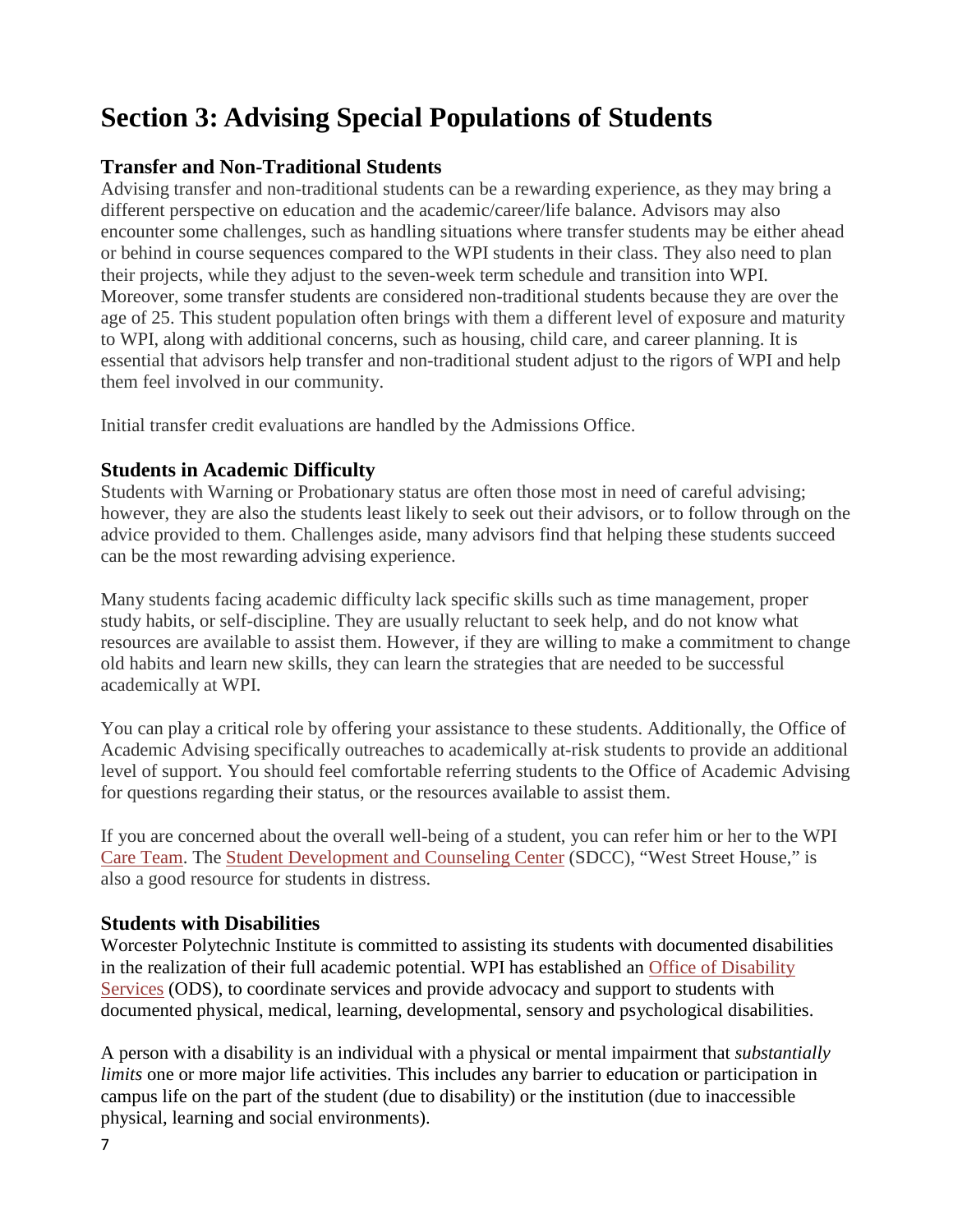Section 504 of the Rehabilitation Act of 1973 and the Americans with Disabilities Act (ADA) states that a person with a disability who is "otherwise qualified" cannot solely by reason of their disability, "be excluded from participation in, be denied the benefits of, or be subjected to discrimination under any program or activity receiving federal financial assistance." In this definition "otherwise qualified" means that, with appropriate accommodations, a student is capable of, and responsible for, meeting the fundamental, graded requirements of a course.

Students will work with the ODS to request academic accommodations based on a [documented](http://www.wpi.edu/offices/disabilities/guidelines.html)  [disability,](http://www.wpi.edu/offices/disabilities/guidelines.html) where a significant functional limitation is identified by a qualified professional, which causes a student to achieve at a level below their aptitude. Students are either approved for accommodations and/or are coached to develop compensatory strategies that rely on their strengths.

If a student intends to apply approved accommodations to their courses for a given term, the ODS provides a letter to the student stating all relevant accommodations. The student and professor should meet to discuss how these accommodations will be applied to the course for the specific student before signing and returning the letter of accommodation to the ODS. If questions arise during this conversation, the letter includes all relevant ODS staff contact information and you are encouraged to consult at any time with [ODS staff.](http://www.wpi.edu/offices/disabilities/odssta96.html)

#### <span id="page-8-0"></span>**International Students**

The diversity of WPI's student population makes it unique. While all new students can experience feelings of loneliness and homesickness during the first days at WPI, for international students, these feelings can be exacerbated by separation and cultural changes. Language, food, social behavior, nonverbal communication, and academic expectations are but a few of the challenges which international students face as they adjustment to WPI.

The challenge in advising international students is to understand that they have common social and academic concerns in addition to their unique questions regarding their transition to WPI. An important resource for international students is WPI's international student advisor, who advises international students on a wide range of topics including immigration matters, social and cultural differences, financial matters and personal concerns. The international student advisor (located in the [International House\)](#page-17-1) is also available to assist you as an academic advisor if you have questions or concerns pertaining to an international advisee of yours.

#### <span id="page-8-1"></span>**Students of Color**

In order to provide assistance to students of color, WPI initiated the Excellence in Mathematics, Science and Engineering Program (EMSEP) in 1993. Coordinated by the [Office of Diversity and](#page-17-1)  [Women's Programs,](#page-17-1) the program includes personal development training for students as well as academic, personal, and financial aid counseling and support services.

The personal development seminar is designed to expose students to the historical, social, institutional and personal impediments which traditionally impact the success of students of color at predominately white institutions. Part of the exposure includes encouraging students to recognize these impediments and providing them with mechanisms that enable them to overcome personal, social, and institutionalized obstacles. One goal of the program is to help students learn that the process of development requires a realistic personal assessment of one's skills, an appreciation of one's ultimate goals, and the incremental steps necessary to reach these goals.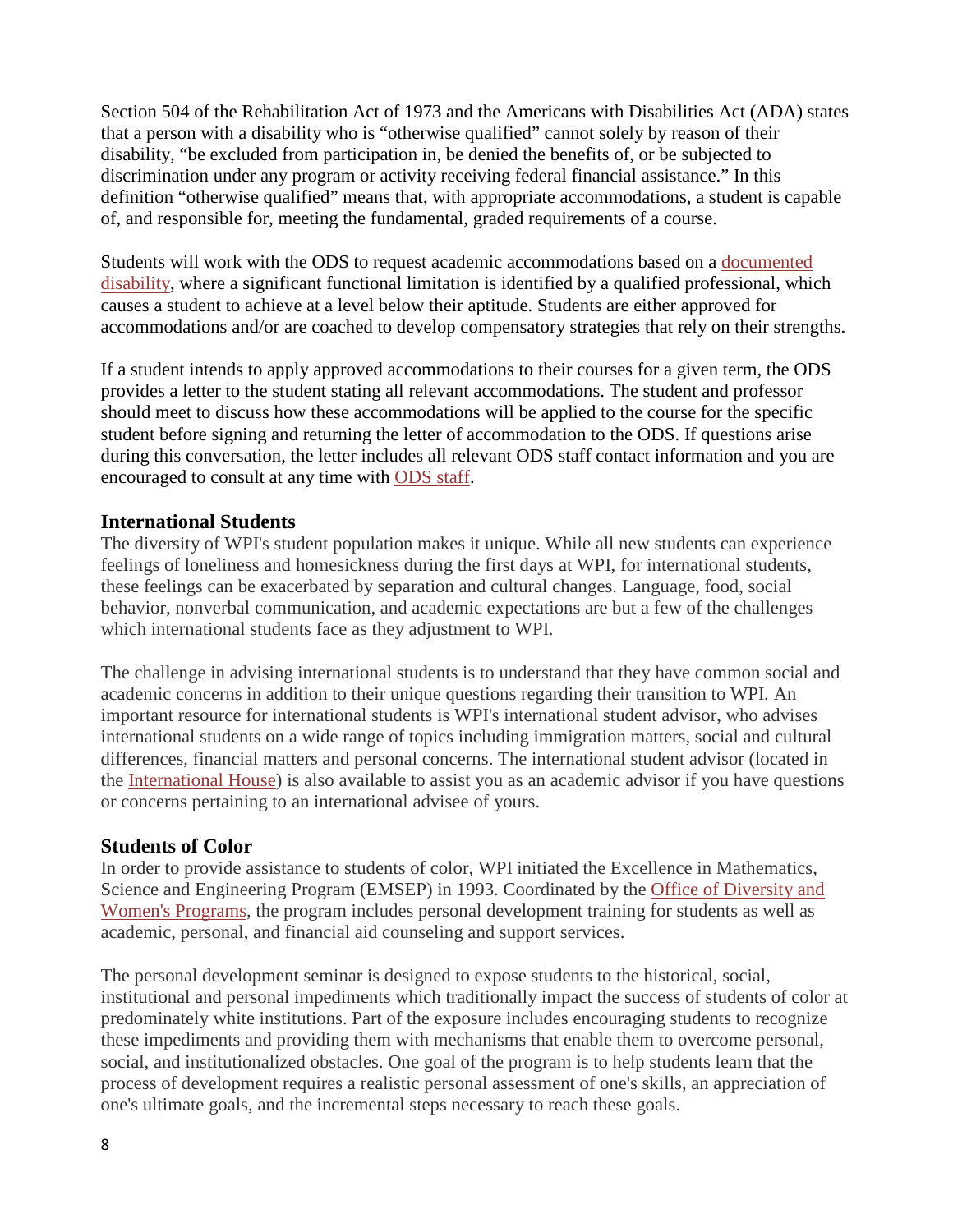# <span id="page-9-0"></span>**Section 4: Guiding Students through the Plan**

The WPI Plan is by design "a flexible, exciting, and academically challenging program" that can be equally challenging for the academic advisor. The Plan does not allow you to just inform students of a standard sequence of required courses that will direct students through their undergraduate career. Although there are minimum distribution requirements, with the Plan there is no rigid program of study that defines and limits students to a particular course of study. The undergraduate catalog serves as a good reference for designing these programs.

Assisting students in integrating their educational goals into the WPI Plan is no simple task. As a WPI academic advisor, you need a wealth of knowledge and experience along with a fair amount of skill. This fundamental knowledge includes an understanding of campus policy and procedures, plus familiarity with the undergraduate curricula.

# <span id="page-9-1"></span>**Giving Good Advice**

Giving good advice is what advising is all about! Good advice should be individually tailored to students' career and life goals, interests, and ability to complete a proposed academic load. Listed below are some suggestions for assessing student progress and helping individuals understand the options they have as WPI students:

- 1. Use degree evaluations found in Banner Web under the advisor menu to track students' progress in fulfilling their distribution requirements and progress towards graduation. Students also have the capability of running their own degree evaluation through Banner Web.
- 2. Ask students to make a list of courses they expect to take in the coming six to eight terms.

Have students plan at least 6 terms in advance, and post their proposed schedule online in the student advising folder in Banner Web. You can view the proposed schedule by clicking on the student's name in your advisee list Banner Web. Be sure to pay attention to courses which may be offered only in fall or only in spring semester, or during alternate years, and update and change the list at each advising session.

3. Encourage students to take a challenging, yet balanced, course load.

Balance a term by using humanities or social science electives, physical education, etc., and avoid combining extremely challenging courses or too many labs in the same term. Look for patterns, for example - If a student has difficulty with engineering mechanics, the student may have difficulties with fluid mechanics, soil mechanics, etc..

4. Compare current course load to past performance.

Determine if students have performed adequately in the past with this number of units (as defined by WPI standards and students' personal aspirations). Decide if the student's expectations and are reasonable relative to the proposed load, and suggest a different mix of courses, if necessary.

a) Be aware of academic performance requirements for scholarships.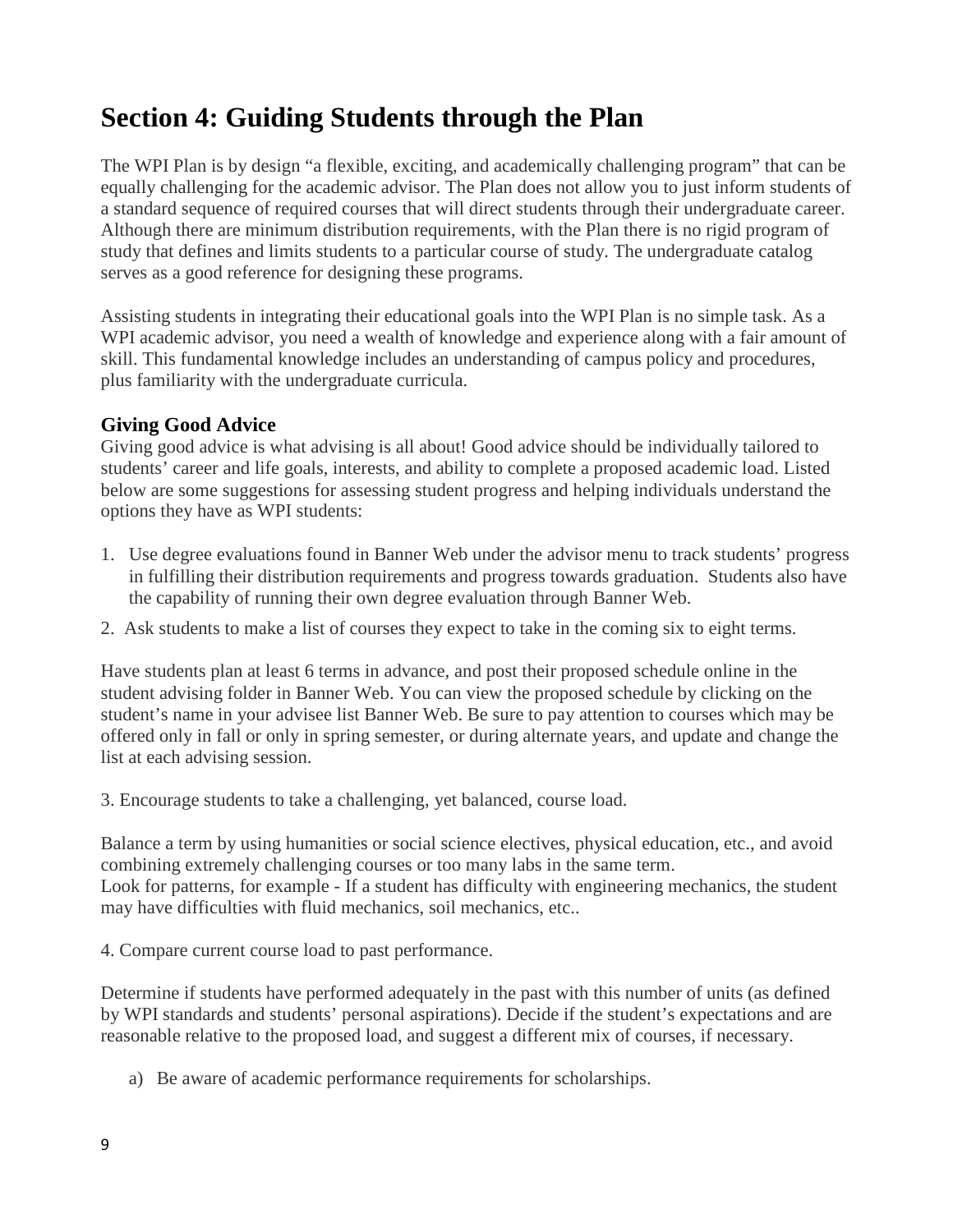Ask students about scholarships they may have, and adjust course load to an appropriate level if students are financially dependent on a scholarship to stay in school.

b) Estimate total student load.

Balance the academic load around all activities that students may be involved with including work study or other work commitments.

c) Help the student weigh overloading options with the possibility of taking a course near home or work during the summer.

Be aware of student abilities, as overloading can be a good financial option for superior students. It is relatively inexpensive and does not interfere with summer employment. For other students, stress taking classes over the summer, if financially realistic, because it does not increase the academic load during the school year. Make sure you are aware of the policies about transferring courses to WPI.

d) Recognize that WPI has an elite student body capable of a high level of achievement, but remember that these students still need encouragement.

It is often assumed that highly talented students choose a major early on and have welldefined plans for future lifestyle and careers; however, this is rarely the case. In fact, these students often struggle because they are able to consider a wide range of interests and abilities. They will need assistance in exploring their options, and they will need encouragement and support from you.

e) Students are very sensitive to comments from advisors about their academic ability. Be tactful when providing potentially negative information.

Encourage students to reach their potential. Early in their experiences at WPI, students may be looking for short cuts and the easy way -- try to help them focus on their long term goals. This is a good time to discuss the "easy course" pitfalls.

#### <span id="page-10-0"></span>**Relating to Students**

Some of the most useful advice a student can receive from the advising relationship is that which you relate to the student about yourself. Being able to speak from a personal real-life experience is a powerful way to enlighten students to the many possible paths their lives and careers can take. Whenever possible, you may want to relate, in a professional manner, your personal experiences related to academic and career decisions. Such experiences can serve as examples to show students how choices made at the undergraduate level can influence career development. This is not meant to imply that every student should be encouraged to follow in the footsteps of the advisor; however, it is often true that a student can benefit from a glimpse of what types of decisions brought you to be the successful professional you are today.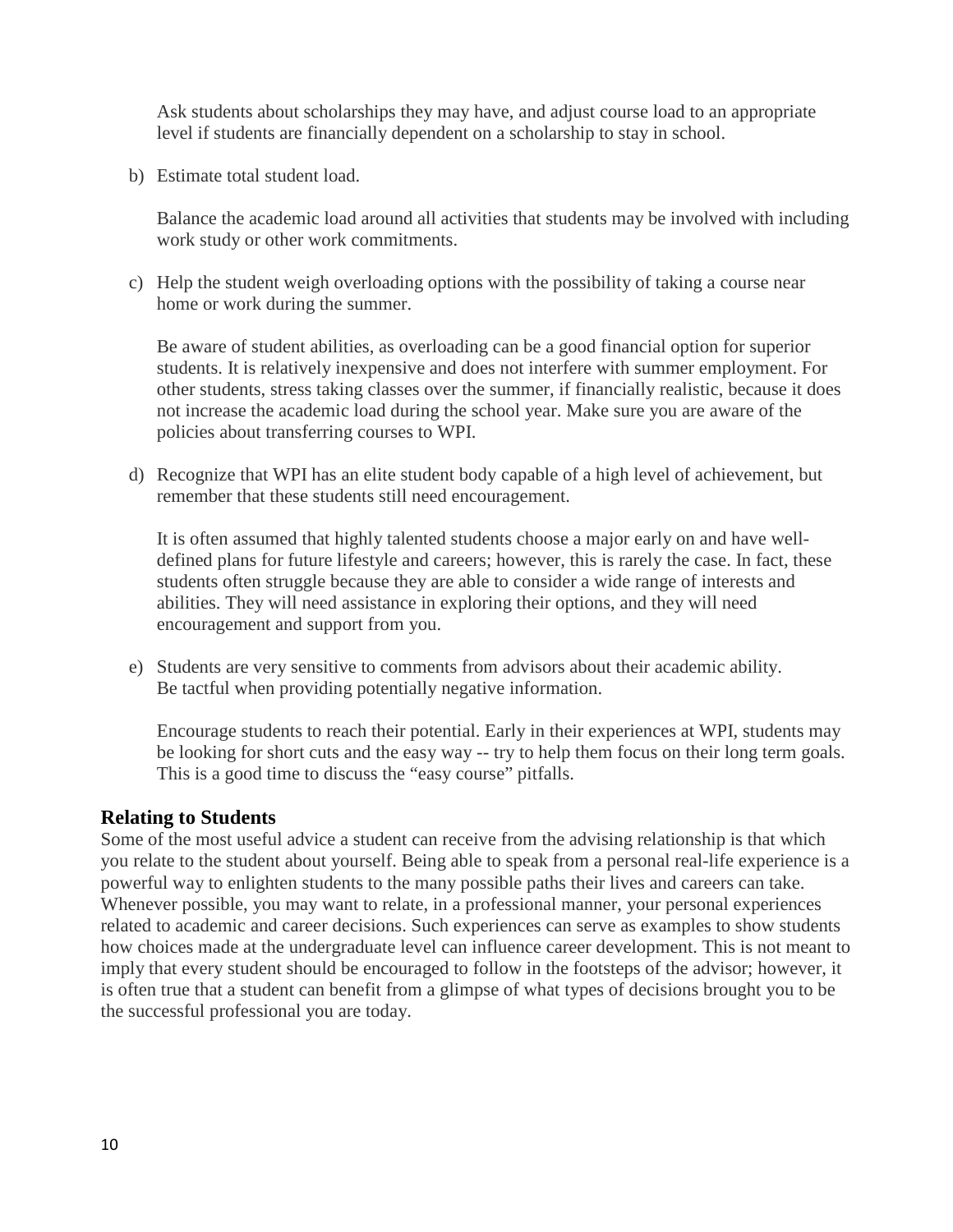# <span id="page-11-0"></span>**Knowing the Rules**

[The Undergraduate Catalog](http://www.wpi.edu/academics/catalogs/ugrad.html) contains most of the information relating to policies and regulations that both students and advisors need to know. This section of the Handbook is intended to supplement the information in the catalog. Further information and clarification is available from the Registrar's Office and from the Office of Academic Advising.

#### 1. **FERPA: Family Educational Rights and Privacy Act**

FERPA is a federal law designed to protect the privacy of students' educational records. Educational records may include grades, grade reports, progress reports, transcripts, handwritten notes, computer records, e-mails, audio and video recordings as well as others.

### a) **WPI's Policy on FERPA**

It is important to note that Worcester Polytechnic Institute gives parents of financially dependent students, as defined in Section 152 of the Internal Revenue Code, full access to their dependent's educational records. Access includes parents receiving copies of their dependent's grade reports each semester from the Office of the Registrar. Worcester Polytechnic Institute assumes that its undergraduate students are financially dependent on their parents unless a parent or student informs us otherwise. If the student is financially independent, they must notify the Registrar of his or her independent financial statuses by using the Financially Independent Student form, available in the Registrar's Office.

#### b) **It is important to be aware of how FERPA impacts the following:**

#### Writing Student Recommendation Letters

FERPA rules regarding the release of educational records apply to letters of recommendation. If you are asked to provide a letter of recommendation on behalf of a student which may contain information such as such as grades, academic performance, etc., you should have written permission from the student to disclose that information.

If you have questions about FERPA and proper procedure, please contact the Registrar's Office at 508-831-5211 before taking any action.

#### **2. Registration and Scheduling Procedures**

The scheduling and registration process is a joint effort involving departments, administration, and the Academic Advising and Registrar's offices. The process begins with the development of the catalog.

The catalog is distributed at the beginning of C Term in order to be used for Advising Day in mid-C Term, the period when students plan their courses for the next academic year.

### **3. When students register via the web, it is a "live" registration. Students need to be advised to use the waitlist process, as this is the mechanism we use to determine the true demand for a course.**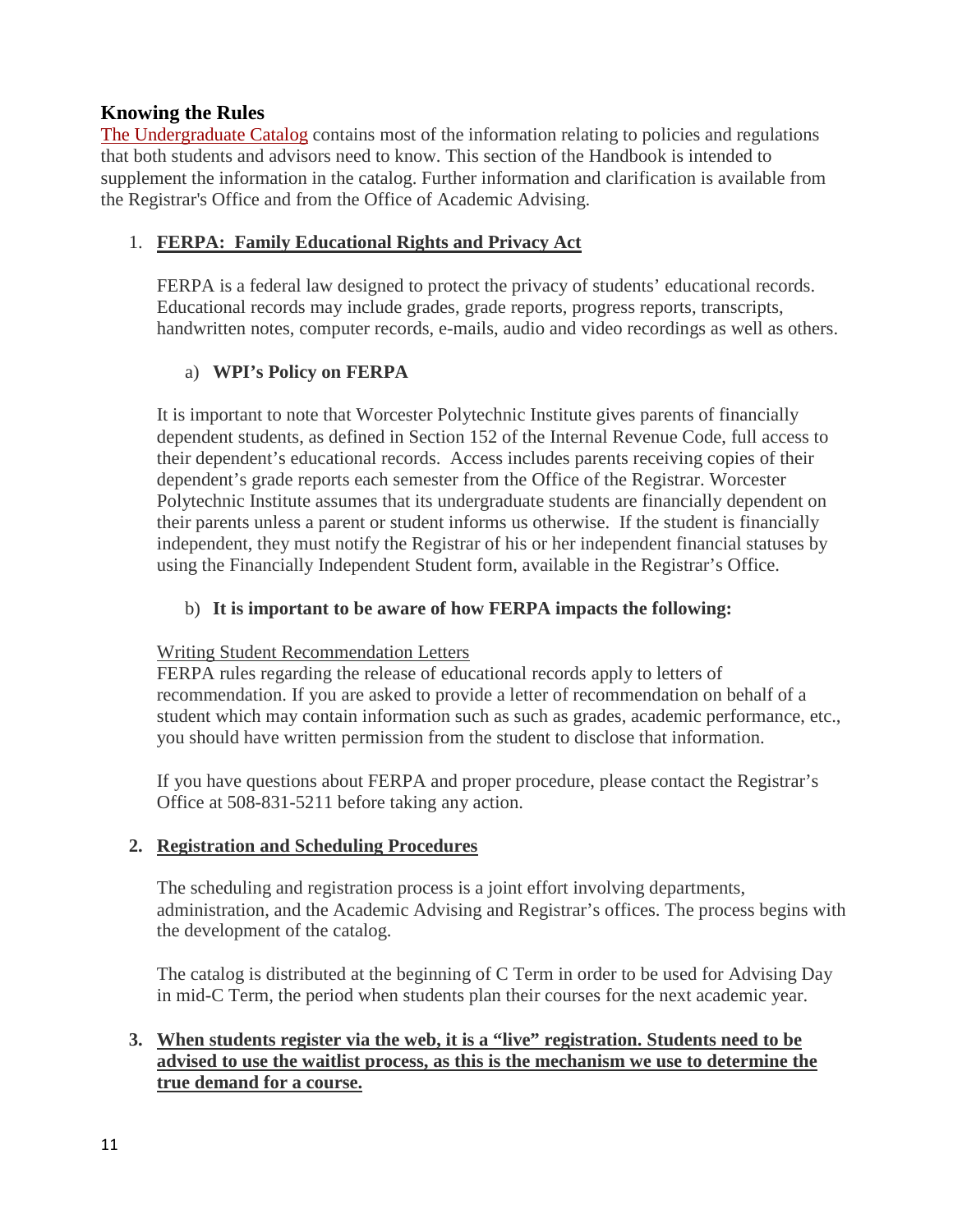Advisors need to be aware of the following procedures:

- **Overloads:** Overloads are not permitted over the web; students must go to the Registrar's Office. Overloads are not permitted until the first day of classes for the respective term. Students must first obtain the signature of their academic advisor before attempting to register. Check the Registrar's webpage for the current overload fees. Please note that at WPI the students are ultimately responsible for making the decisions about their schedules. Therefore, your signature does not necessarily mean "permission" for overloading, but rather, it means that you have discussed the options with the student.
- **Wait lists:** Wait lists for closed courses are established chronologically. Students must claim approved seats during the posted time. Wait lists are discontinued at noon of the first day of classes, and remaining seats are offered to students on a first-come, first-served basis. The typical advice given to students regarding wait listed courses includes the following:
	- 1. While you have nothing to lose by putting your name on the wait list, always have an alternate plan in mind in case the wait list process does not work
	- 2. Never miss a class while waiting for approval that you are moved into the course from the wait list
	- 3. Don't drop a class until after you have been approved off the wait list
	- 4. Be patient and keep checking back
- **Consortium registration:** Consortium registration information and forms are available at the Registrar's Office. Students need signatures in both the Registrar's Office and Academic Advising before taking the form to the institution during their designated enrollment period. Academic advisor's signatures are not required on the registration form.
- **Late schedule changes:** During the drop/add period (normally the first five days of classes) changes can be made at no charge. Advisees should be encouraged to make all changes by the first day or two of classes. Additional changes made during days 5-10 of the term are subject to a fee. No course changes can be made after the tenth day of the term.
- **Project and Independent Study/Project (ISP) registration:** Registration for all project activity is conducted by the registrar's office using the Project Registration Form. The same late fee schedule applies to project and ISP registrations.

#### 4. **Academic Reviews**

Academic reviews are conducted at the conclusion of Terms B and D. The standard for determining satisfactory academic progress is earning 4/3 units of credit during the two previous terms. Advisors and parents of dependent students are notified of students who fail to meet these standards.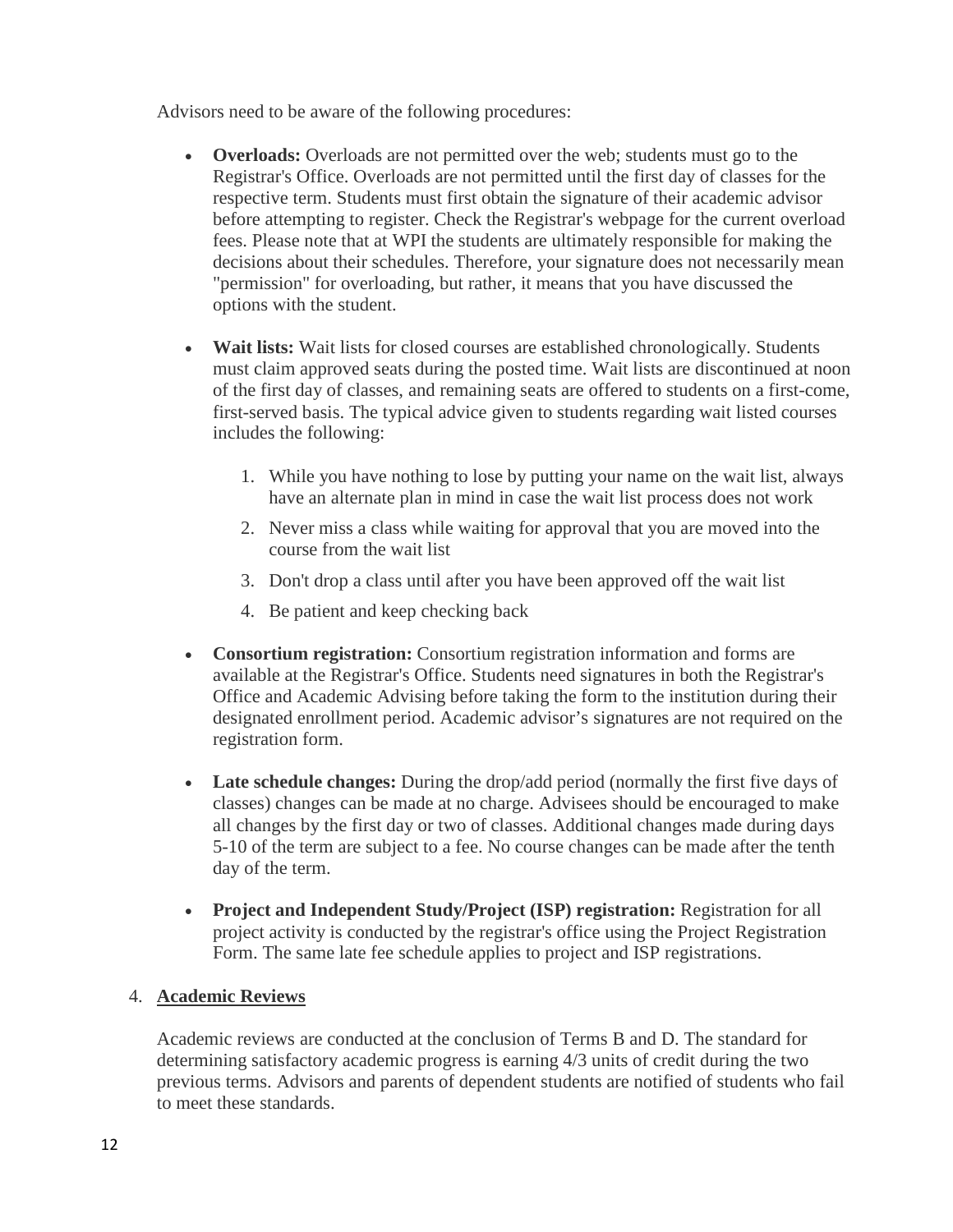### 5. **Financial Aid**

In order to retain financial aid, students must earn at least 8/3 units at WPI (10/3 if full time E term is included) during the academic year. If a student is placed on probation or reclassified for any reason, the student will lose financial aid. Financial aid is ordinarily available for a period of 16 terms. Students must petition for financial aid past the period of 16 terms.

#### **6. Petitions**

Students may petition through the Registrar's Office to the Committee on Academic Operations (CAO) for reconsideration of the academic status of warning, probation, or suspension, or for other unusual circumstances warranting special consideration. Petition forms are available in the Registrar's Office. Students are requested, but not required, to obtain the academic advisor's signature.

Students who have lost their financial aid because they failed to meet the eligibility requirements may, in cases that involve unusual or extenuating circumstances, such as documented medical problems, file a petition with the Financial Aid Office. These petitions are accepted on a rolling basis and handled on a case by case basis by the financial aid review committee.

Academic advisors may be asked by students to write recommendations or supply supporting letters to supplement their petitions.

#### **7. Transfer Credit**

The Admissions Office coordinates evaluation of transfer credit earned prior to matriculation at WPI. To obtain transfer credit after matriculation to WPI, students should pick up the Transfer Credit Authorization Form at the Academic Advising Office and obtain the authorizing signatures before registering for the course. Upon successful completion of the activity, the students should request that an official transcript be sent directly to WPI's Registrar's Office.

#### **8. Advanced Placement Credit**

Advanced Placement credit is awarded to those students who take the Advanced Placement Examinations and score a "4" or "5" on the exam. The Office of Academic Advising will notify students in early August of credit earned through Advanced Placement testing. Credit is awarded in the following way:

- Other ways to earn advanced credit include retroactive credit for successful completion of courses in mathematics, and foreign language. See the [Undergraduate](http://www.wpi.edu/academics/catalogs/ugrad.html) [Catalog](http://www.wpi.edu/academics/catalogs/ugrad.html) for details.
- Foreign exams such as the International Baccalaureate, the French Baccalaureate, and the English A Level exams, are eligible for credit and are handled on a case by case basis through the Office of Academic Advising.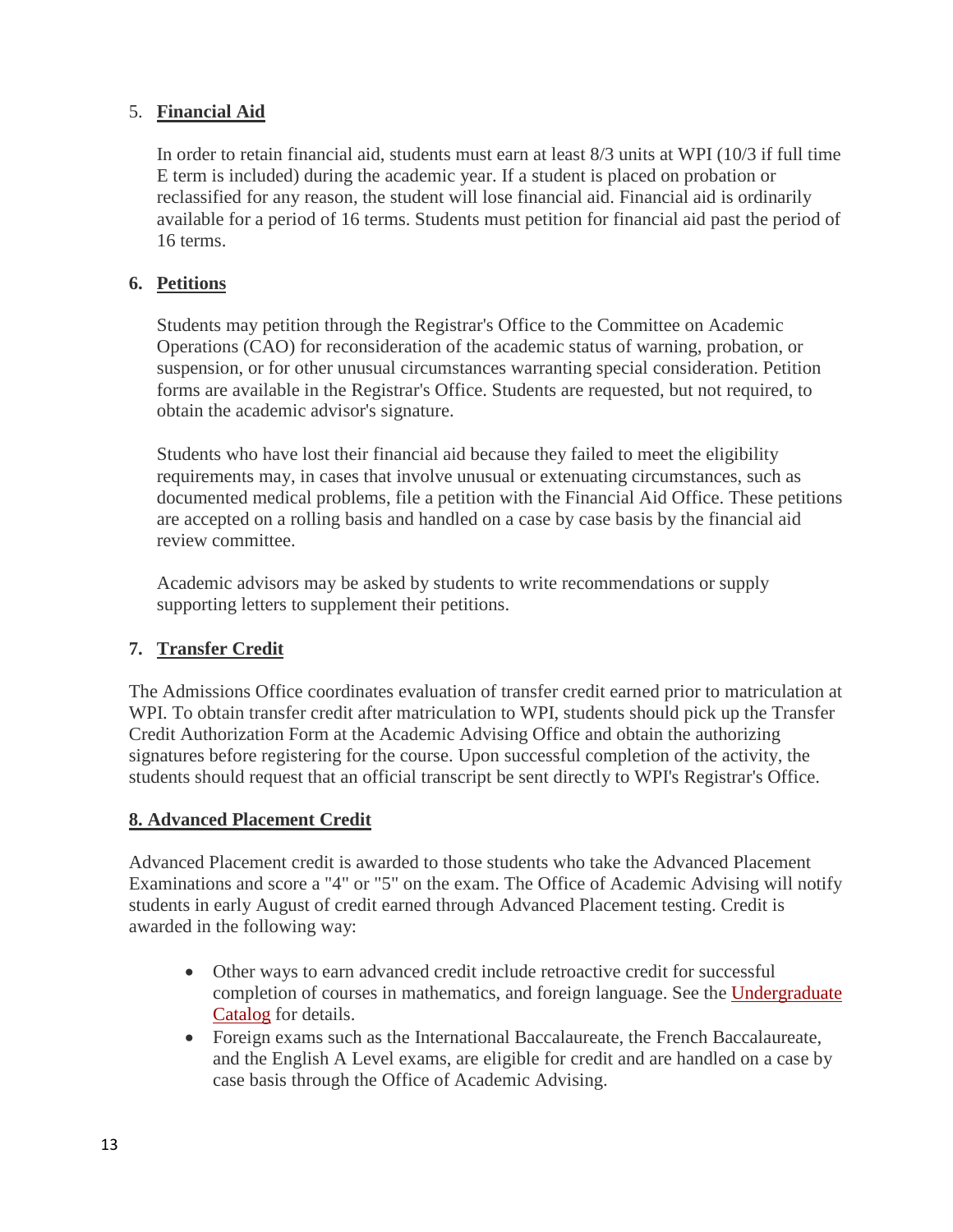#### **9. Changing Majors and Changing Advisors**

More than one-half of WPI students change majors at least once, and since. WPI students are admitted to the University, not to a specific program, changing majors is a simple process. Each year, during B Term, we ask all first year students to discuss their major with their advisor and then declare their major through SharePoint. If a student wants to change their major at any time, they can pick up a Change of Major Form in the Office of Academic Advising or in the Registrar's Office. Students who need help declaring a major, or who wish to discuss the various options, should be referred to the Career Development Center.

Students who change their major typically change their advisor; however, students can change advisors for any reason. Conversely, advisors can request that the Academic Advising Office assign an advisee to another advisor for any reason.

Advisor changes are processed by the Academic Advising Office and major changes are processed in the Registrar's Office.

#### **10. Student Judicial Policies and Procedures**

All advisors, and all members of the WPI community, should be familiar with the policies governing behavior on the campus. The Student Life Office has produced a publication, "The Campus Planner & Resource Guide," which documents WPI's policies and the code of conduct that all WPI students are expected to observe (in addition to providing a calendar, list of campus dates and events, and a guide to campus and community services). This publication chronicles the procedure by which a member of the WPI community may be brought before the various judicial or administrative boards and the sanctions, which may be levied, for infractions.

The publication contains WPI's Campus Code, the Academic Honesty Policy, the Policy Concerning Students with Learning Disabilities, the Sexual Harassment Policy, WPI Drug and Alcohol Policy, and other policies and procedures advisors may need for reference. Advisors are encouraged to review this publication on an annual basis.

# <span id="page-14-0"></span>**Section 5: Helping Students with Career Development**

#### <span id="page-14-1"></span>**What is Career Development?**

Career development encompasses or interfaces with all aspects of people's lives. For WPI students, career development involves more than the completion of specified degree requirements leading to a particular academic degree. Career planning must incorporate students' values, goals, interests, skills, and other individual variables. WPI students also need strong interpersonal communication skills to be professionally successful in the constantly changing world of work.

Comprehensive career development services are available at WPI to prepare students for the work environment of the future. All components of the campus must work together to help students achieve their professional goals. [The Career Development Center](#page-17-1) (CDC) provides a wide range of services related to career development. Academic advisors who have regular contact with students can serve as their mentors and professional role models. As such, advisors should be aware of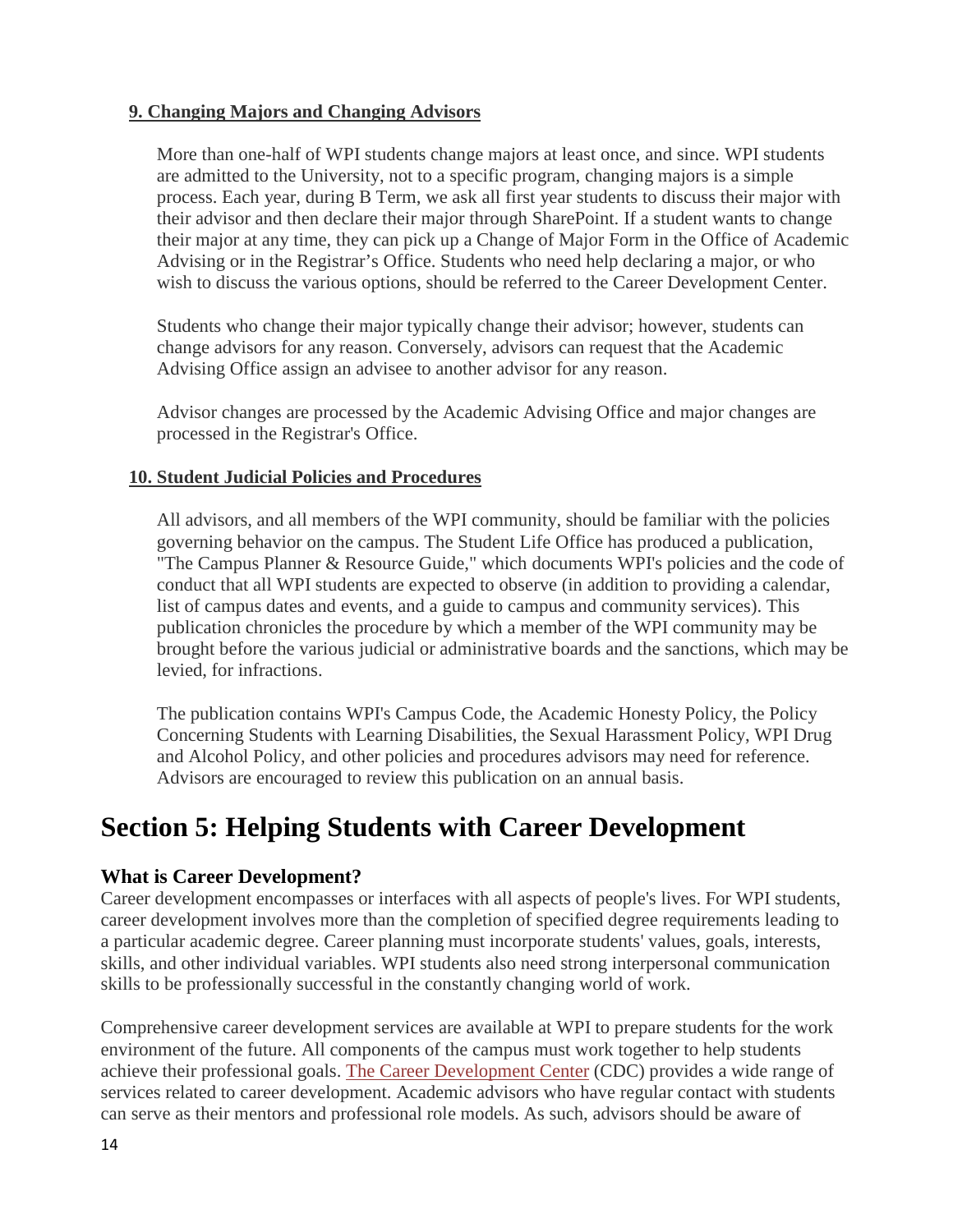students' self-awareness, educational history and goals, and their knowledge of the world of work. In some cases, the academic advisors are the primary career planning resource, and in other cases, their role is to identify student needs and refer them to the appropriate resources.

# <span id="page-15-0"></span>**Legal Issues in Advising**

### **1. When Employment Recruiters Seek Help From Faculty**

The Equal Employment Opportunity Act and Civil Rights Acts ban discrimination in employment and govern hiring practices. Employment agencies, which locate personnel or job applicants for employers are also bound by the provisions of these acts. Both acts define "employment agencies" broadly to include "any person regularly undertaking with or without compensation to procure employees for an employer..."

Considering the breadth of this definition, faculty who regularly refer students to employers risk being considered an "employment agency" under the terms of the Acts. Faculty members are, therefore, obliged to make referrals without discriminating on the basis of race, religion, ethnic heritage, or gender. The Americans with Disabilities Act expands these categories by prohibiting persons who offer references from giving information about a person's disability (or handicap, legally defined).

WPI's Committee on Advising and Student Life has consulted with the Career Development Center and recommends the following for faculty who are approached by employers seeking to identify students for employment:

- a) Faculty can refer students to employers in response to employers' requests, but they should also tell employers of our obligation to share knowledge of job openings with the student body through the CDC. The employer should expect and can prepare for job inquiries from the WPI community.
- b) Faculty with information regarding specific job openings should always make that information available to all students and alumni by passing the information along to the CDC.

#### **2. Recommending Students for Employment or Graduate School**

Providing references for students seeking employment or admission to graduate school is an important professional responsibility for faculty members. Like other responsibilities, there are legal implications of which faculty should be aware.

First, faculty should be aware that both written and oral communications regarding a particular student's work or suitability for employment/graduate school should be considered confidential. Moreover, under the Buckley Amendment students can waive their right to obtain recommendations completed on their behalf, but they are not obligated to do so. Faculty, on the other hand, must safeguard students' privacy rights. They have no authority to disseminate student records or other confidential matters regarding a student without the permission of the student. Of course, both oral and written recommendations, like all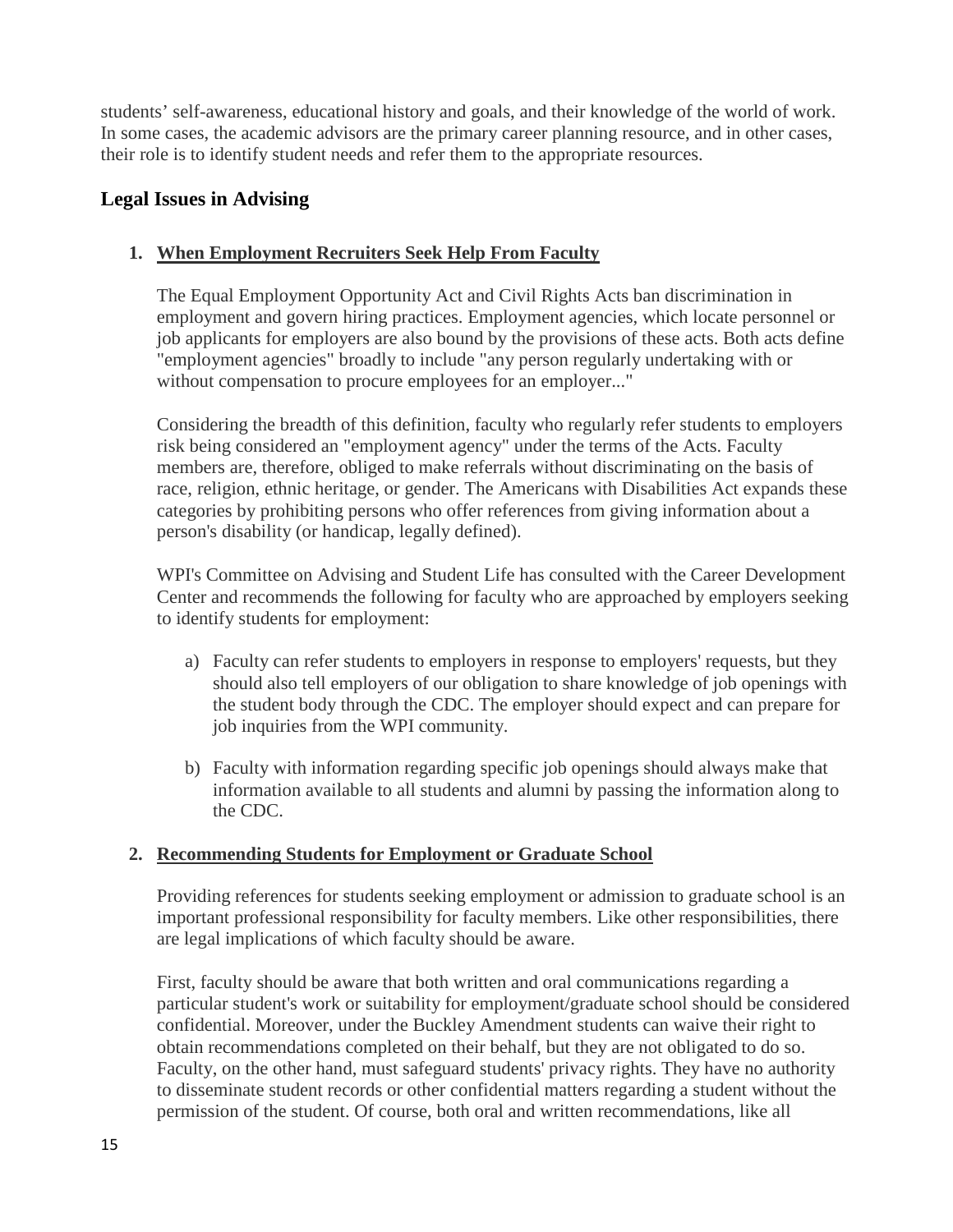confidential material, may only be disclosed to those authorized by the student to receive the recommendation.

Students are obliged to ask faculty to serve as a reference and faculty should not do so until a student makes such a request. If an employer contacts a faculty member for a reference, and the student in question has not asked the faculty member, the faculty member should first consult with the student before offering a recommendation. Once a student requests a reference (written or oral), faculty members can provide a recommendation without fear of breaching a student's privacy rights. Faculty should use discretion, however, and not disclose the specific contents of educational records (grades, for example) without the student's approval.

When students apply to graduate schools, they typically present faculty with a recommendation form that includes a statement on confidentiality and a waiver that students may sign. The CDC recommends that students seeking recommendations for jobs follow similar procedures. In August, the CDC will send confidentiality forms, like those used by graduate schools, to juniors and seniors. The students will be asked to present these forms to faculty when students request recommendations for employers.

# <span id="page-16-0"></span>**Section 6: Identifying Resources**

# <span id="page-16-1"></span>**Problem Solving with Students**

Advisors frequently question how much responsibility to take in student problem solving. You should assist students in making their own decisions and show them where they can get help. Avoid telling students what to do, and making decisions for them. It is also best to avoid trying to solve all of the students' problems. An initial discussion of faculty roles and student expectations can circumvent any misunderstanding by the advisee.

# <span id="page-16-2"></span>**Campus Involvement**

Many students at WPI are involved in the campus community. These extracurricular activities can provide a numerous opportunities for students to develop skills in socialization, relaxation and cooperation. To find out more about these and other activities, contact the [Student Activities Office.](http://www.wpi.edu/Admin/SAO/)

# <span id="page-16-3"></span>**Referring Students to Campus Resources**

To ensure academic success at WPI, students need to receive information regarding university procedures, departmental requirements, and professional and student organizations. Students have opportunities to utilize self-help materials and workshops, get work experience, become involved in student organizations, and gain research experience. These types of experiences and knowledge will assist students in making informed and educated decisions about their academic goals and career paths.

As an advisor, students may approach you with questions or concerns that other people on campus are more qualified to address; therefore, it is important to be aware of the various resources available on campus, and feel comfortable referring students whenever you feel that another campus resource could better serve students' needs. Assisting students in making appointments can be helpful and is recommended. Below you will find a list of useful campus resources.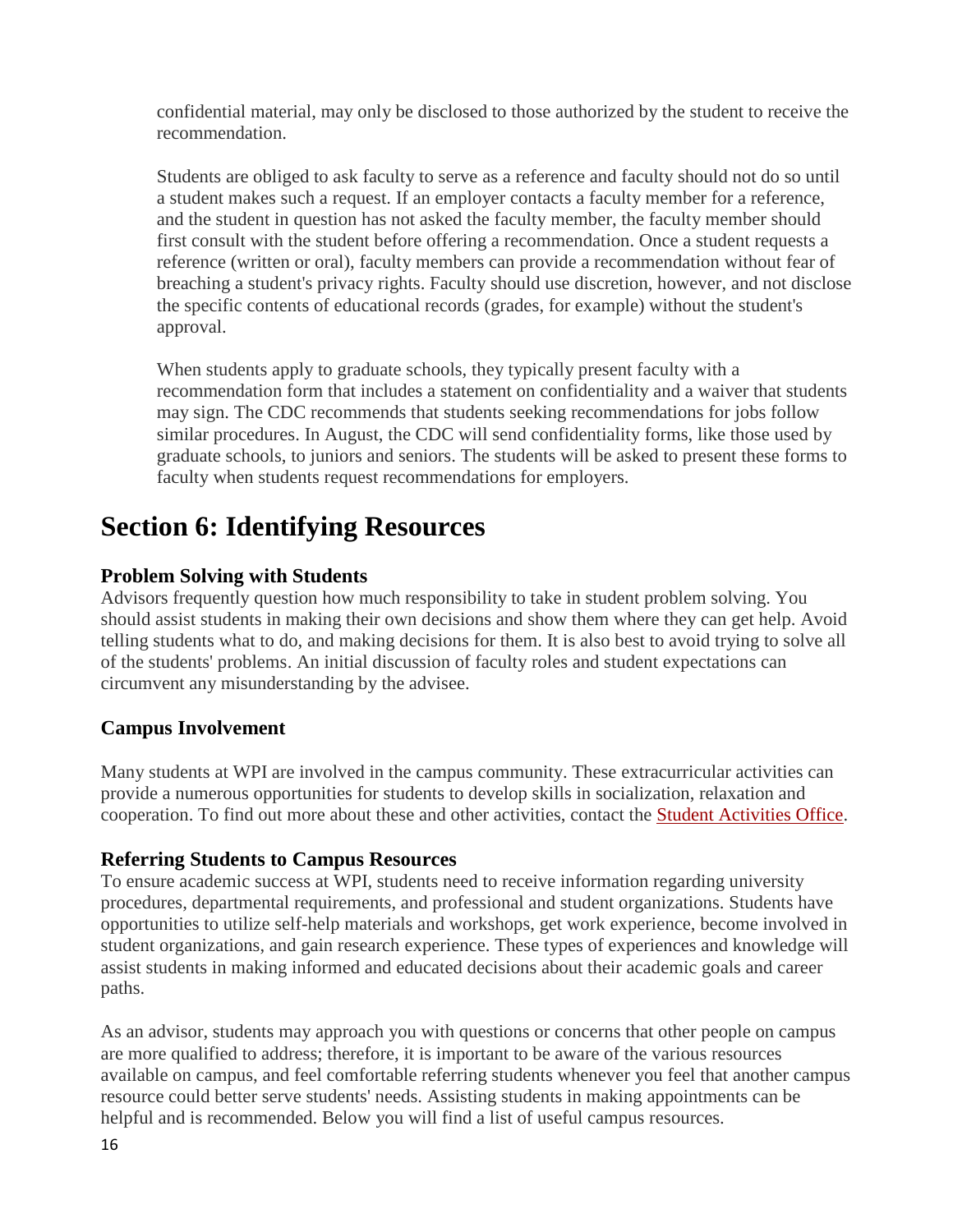# <span id="page-17-1"></span><span id="page-17-0"></span>**List of Referral Resources**

| <b>Office or Department</b>                                            | Location                                                        | <b>Contact Information</b>            |
|------------------------------------------------------------------------|-----------------------------------------------------------------|---------------------------------------|
| <b>Academics</b>                                                       |                                                                 |                                       |
| <b>Academic Resources Center</b>                                       | Office of Academic<br>Advising Daniels Hall,<br>1st Floor       | arc@wpi.edu                           |
| <b>Academic Technology Center</b>                                      | Fuller Labs, 1st Floor                                          | atc@wpi.edu                           |
| <b>Computing and Communications</b><br>Center (CCC)                    | Helpdesk, Fuller Labs<br><b>Basement</b>                        | helpdesk@wpi.edu or ext. 5888         |
| M <sup>*</sup> A <sup>*</sup> S <sup>*</sup> H (Math and Science Help) | Office of Academic<br>Advising Daniels Hall, 1st<br>Floor       | arc@wpi.edu                           |
| Peer Academic Coaching                                                 | Office of Academic<br>Advising Daniels Hall, 1st<br>Floor       | pacs@wpi.edu                          |
| <b>Projects Office</b><br>(IQP and MQP information)                    | Daniels Hall, 1st Floor                                         | cjkornik@wpi.edu                      |
| <b>Writing Center</b>                                                  | <b>Academic Resources</b><br>Center,<br>Daniels Hall, 1st Floor | Prof. Lorraine Higgins<br>jdh@wpi.edu |
| <b>Administration and Student Services</b>                             |                                                                 |                                       |
| <b>Academic Advising</b>                                               | Daniels Hall, 1st floor                                         | academic-advising@wpi.edu             |
| <b>Accounting Office</b>                                               | Boynton Hall, 2nd<br>floor                                      | accounting@wpi.edu                    |
| <b>Admissions</b>                                                      | <b>Bartlett Center</b>                                          | admissions@wpi.edu                    |
| <b>Campus Police</b>                                                   | 35 Dean Street                                                  | police@wpi.edu                        |
| <b>Career Development Center</b><br>(CDC)                              | Project Center, Lower<br>Level                                  | cdc@wpi.edu                           |
| <b>Cooperative Education Program</b>                                   | Project Center, Lower<br>Level                                  | cdc@wpi.edu                           |
| <b>Collegiate Religious Center</b>                                     | 19 Schussler Road                                               | ReligiousDiversity@wpi.edu            |
| <b>Financial Aid Office</b>                                            | Bartlett Center,<br>upper level                                 | finaid@wpi.edu                        |
| George C. Gordon Library                                               | Library                                                         | library-questions@wpi.edu             |
| <b>Health Center</b>                                                   | Stoddard C                                                      | healthcenter@wpi.edu                  |
| <b>Interdisciplinary &amp; Global Studies</b>                          | <b>Project Center</b>                                           | igsd@wpi.edu                          |
| <b>International House</b>                                             | 28 Trowbridge Road                                              | hartvig@wpi.edu                       |
| <b>Office of Disability Services</b>                                   | Daniel Hall, 1st Floor                                          | dso@wpi.edu                           |
| Office of Diversity and Women's<br>Programs                            | Campus Center, 2nd<br>floor                                     | mao@wpi.edu                           |
| <b>Registrar's Office</b>                                              | Daniels Hall, 1st floor                                         | registrar@wpi.edu                     |